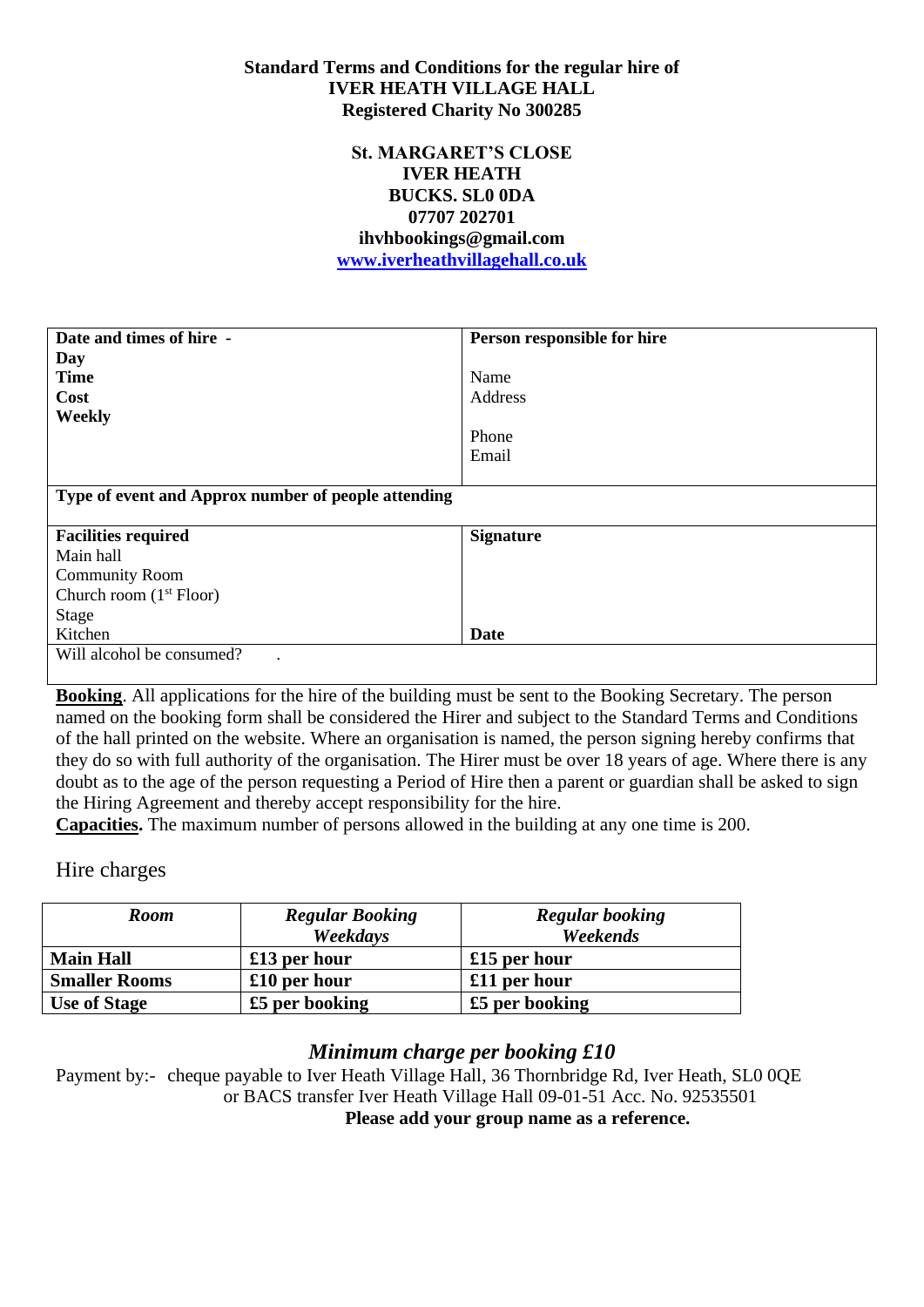### **As from 1st September 2013**

- Hire period is from time of entry until departure with hall tidy (it must include setting up and clearing up time)
- Includes electricity and heating
- Regular hirers will be invoiced monthly in arrears and all bills must be paid within 21 days of the date of the invoice.
- Evening hirers may be charged £100 per hour or part thereof if their booking goes over the agreed hire time.

### **After the event the hirer must ensure the following:**

All kitchen surfaces are clean and kitchen floor is swept

Ovens & fridges are empty and clean

Ovens and hobs, water heater and water boiler are turned off

All crockery and glasses are returned to cupboards

Toilets are left clean and tidy

All bins are emptied (the village hall bin is at the end of the car park) and rubbish removed from site

All heating is turned off.

All windows and doors are closed

# **Iver Heath Village Hall Hire Agreement**

### **Standard Terms and Conditions of Hire**

Hire Agreements of Iver Heath Village Hall Trust ("**the Village Hall**") are subject to these Standard Terms and Conditions of Hire

### **1 Undertaking of the Hirer**

**The Hirer undertakes** to ensure he has an understanding of the Hall Conditions and Policies published on the website for the time being in force .

### **2 Supervision by the Hirer**

**The Hirer undertakes** to be present, or arrange for sufficient competent representatives to be present, throughout the hiring to ensure the provisions and stipulations contained, or referred to, in the Hall Conditions and any applicable licences are complied with.

### **3 Responsibility of the Hirer**

**The Hirer** shall be responsible during the period of hire for:-

- carrying our appropriate risk assessments
- the number of people using the hall does not exceed the maximum number agreed
- supervision of premises, fabric and contents, their care and safety from any damage or change of any sort
- ensuring that the purpose and conduct of the hire does not disrupt the use of any other room hired by others
- ensuring that everything is left clean and tidy with rubbish removed at the end of the hire. A bin, which is emptied weekly, is provided for rubbish and marked IHVH. The Committee cannot guarantee that there will be room for all of the rubbish generated. Any remaining rubbish must be taken away and not left beside the bin.
- ensuring that all equipment, chairs and tables have been correctly returned to storage positions, the premises are cleared of people, and all lights switched off. The building must be secured and alarmed by use of the keys if supplied, unless any facilities or room or public area is still in use by another hirer.
- the behaviour of all persons using the premises, whatever their capacity, including proper supervision of car parking arrangements, so as to avoid obstruction of the highway or access road
- ensuring no excessive noise occurs, particularly late at night or early morning, with a minimum of noise being made by any person on arrival or departure
- ensuring that no animals (including birds), except guide dogs are brought into the building, without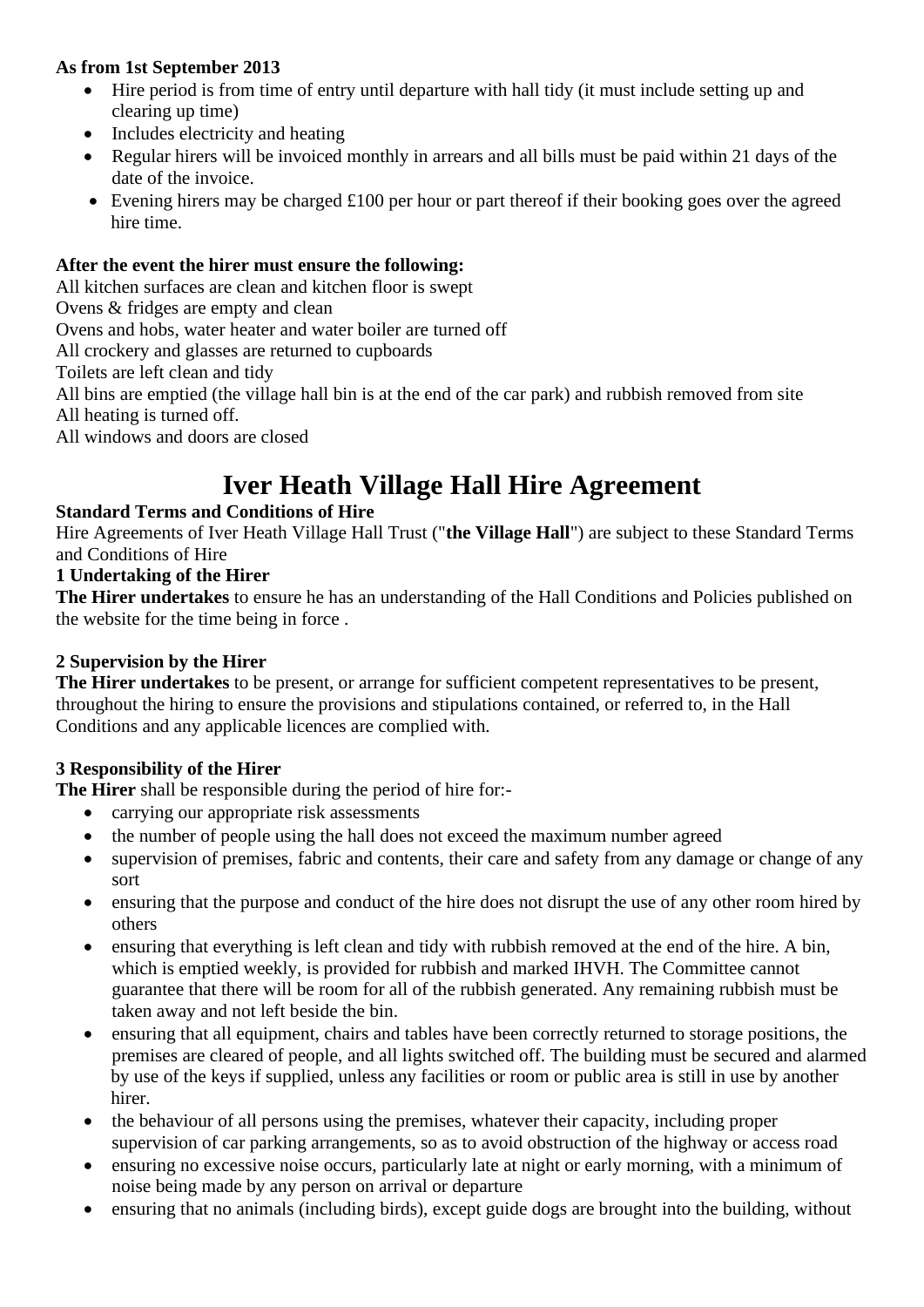the written permission of the Village Hall on the occasion of a special event or hire agreed to by the Village Hall

- ensuring that NO animals whatsoever enter the kitchen at any time
- ensuring that any electrical appliances brought onto the premises and used there shall be certified safe and in good working order, and used in a safe manner, using residual current circuit breakers where appropriate
- ensuring that no LPG appliances or highly flammable substances, fireworks or candles are brought onto the premises or grounds

# **4 Use of Premises**

# **The Hirer shall not**:-

- sub- hire or use the premises for any purpose other than that described in the hiring agreement
- use the premises or allow the premises to be used for any unlawful purpose or in any unlawful way
- do anything or bring onto the premises anything which may endanger the premises or render invalid any insurance policies in respect thereof
- allow the use of drugs on the premises or allow smoking in the building
- The hire of the building is for the specific agreed times shown on the booking form and **does not entitle the Hirer to use or enter the premises at any other time**

All music must cease at 11.00 pm, and the Hall must be vacated by 11.30pm.

The entrance hall should be kept clear at all times.

# **Bouncy Castles & Trampolines**

- The Hirer shall obtain prior permission from the booking secretary before arranging for a bouncy castle or trampoline. The equipment must be hired from a supplier who holds their own insurance to cover the condition of the equipment.
- A bouncy castle must be supervised by a responsible employee/volunteer at all times when in use.

# **Fire procedures**

The Hirer must nominate a competent person to take charge in case of Fire, to ensure that all persons at the Hall can escape unimpeded through the Fire Exits and to assemble in the car park. Improper operation of the Fire Alarm or extinguishers will result in the loss of the deposit or a charge for recompense. Fire Doors MUST remain unobstructed at all times. Please refer to fire procedures displayed in the hall.

### **The stage**

- The stage must only be used if it has been hired and in accordance with due regard to safety procedures
- If the stage has not been hired then Hirers are responsible for ensuring that persons do not go on the stage
- The spotlights and lights on the stage are the property of the drama club and are not included in the hire agreement. Any hirer wishing to use them must seek the authority of the drama club.

# **5. Authority required by the Premises Licence to supply alcohol or to provide public entertainment**

Under no circumstances may alcohol be sold on the premises without the specific written authority of the Village Hall under the Premises Licence. The Village Hall will require that **the Hirer** shall be responsible for obtaining a Temporary Event Licence, but **no Hirer** may seek such a licence without the consent of the Village Hall.

# **6. Compliance with The Children Act of I989**

**The Hirer** shall ensure that any activities for children comply with the provisions of The Children Act of I989 and that only fit and proper persons have access to the children.

# **7. Compliance with other relevant legislation**

**The Hirer** shall ensure that the users:

- do not contravene the law relating to gaming, betting, and lotteries,
- do not infringe any copyright or performing rights.
- comply with all conditions and regulations required by the *Premises Licensing Act,* particularly in connection with events which include public dancing or music, or stage plays, or films, or similar